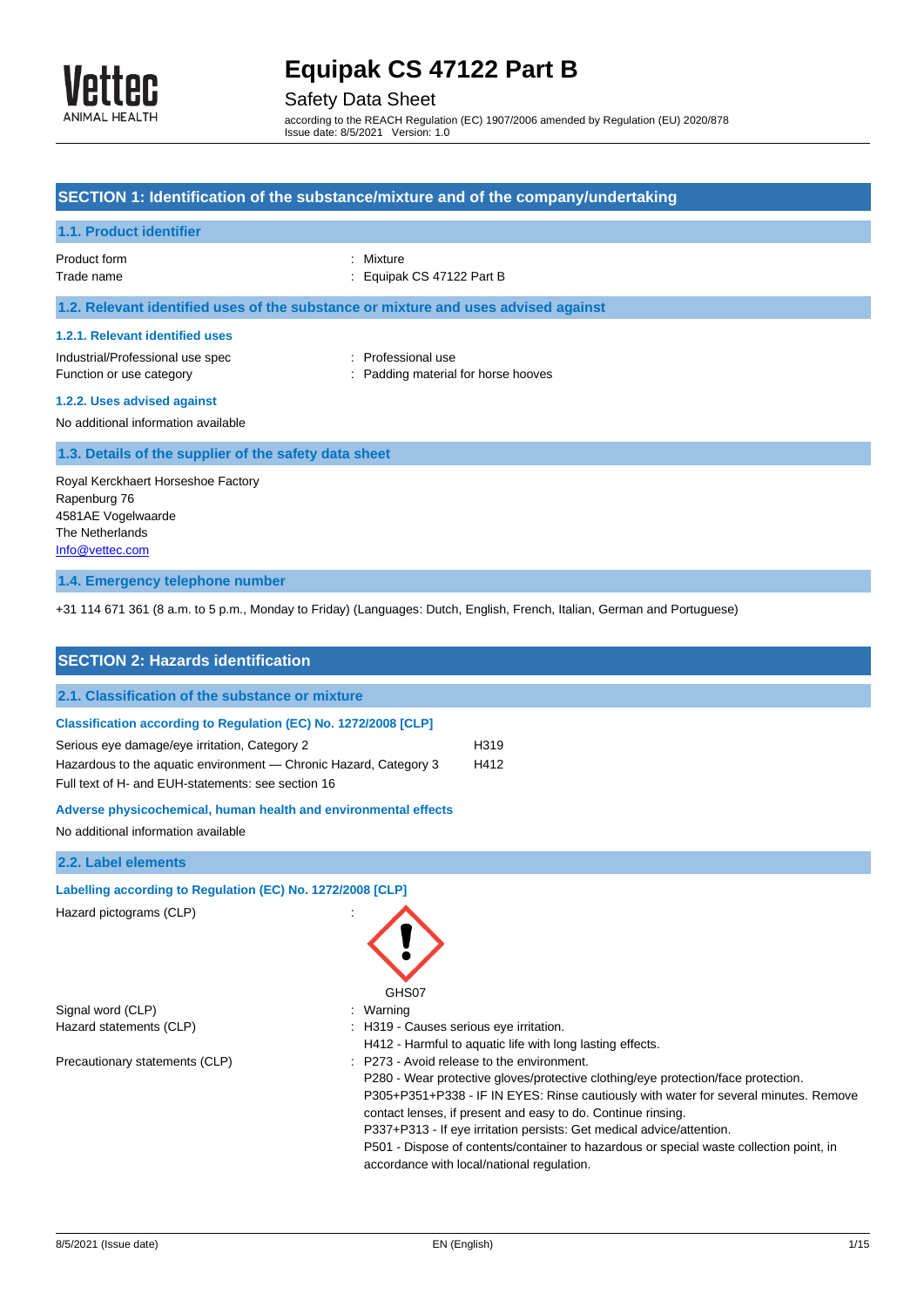### Safety Data Sheet

according to the REACH Regulation (EC) 1907/2006 amended by Regulation (EU) 2020/878

#### **2.3. Other hazards**

Other hazards which do not result in classification : Persons previously sensitized to amines may develop a cross-sensitization reaction to certain other amines

This substance/mixture does not meet the PBT criteria of REACH regulation, annex XIII This substance/mixture does not meet the vPvB criteria of REACH regulation, annex XIII

The mixture does not contain substance(s) included in the list established in accordance with Article 59(1) of REACH for having endocrine disrupting properties, or is not identified as having endocrine disrupting properties in accordance with the criteria set out in Commission Delegated Regulation (EU) 2017/2100 or Commission Regulation (EU) 2018/605

### **SECTION 3: Composition/information on ingredients**

#### **3.1. Substances**

#### Not applicable

#### **3.2. Mixtures**

| <b>Name</b>                                                           | <b>Product identifier</b>                                            | $\frac{9}{6}$ | <b>Classification according to</b><br><b>Regulation (EC) No. 1272/2008</b><br>[CLP]                                  |
|-----------------------------------------------------------------------|----------------------------------------------------------------------|---------------|----------------------------------------------------------------------------------------------------------------------|
| N,N,N',N'-Tetrakis(2-hydroxypropyl)ethylenediamine                    | CAS-No.: 102-60-3<br>EC-No.: 203-041-4<br>REACH-no: Not available    | $5 - 10$      | Eye Irrit. 2, H319                                                                                                   |
| Synthetic amorphous silica, fumed, crystalline-free<br>(nanomaterial) | CAS-No.: 112945-52-5<br>EC-No.: 601-216-3<br>REACH-no: Not available | $1 - 3$       | Skin Irrit. 2, H315<br>Eye Irrit. 2, H319<br>STOT SE 3, H335                                                         |
| Copper sulphate pentahydrate                                          | CAS-No.: 7758-99-8<br>EC-No.: 231-847-6<br>REACH-no: Not available   | $1 - 3$       | Acute Tox. 4 (Oral), H302 (ATE 500<br>mg/Kg)<br>Eye Dam. 1, H318<br>Aquatic Acute 1, H400<br>Aquatic Chronic 1, H410 |

Full text of H- and EUH-statements: see section 16

### **SECTION 4: First aid measures**

| First-aid measures general                                                      | : Never give anything by mouth to an unconscious person. If you feel unwell, seek medical                                                                          |  |
|---------------------------------------------------------------------------------|--------------------------------------------------------------------------------------------------------------------------------------------------------------------|--|
|                                                                                 | advice (show the label where possible).                                                                                                                            |  |
| First-aid measures after inhalation                                             | : Allow affected person to breathe fresh air. Allow the victim to rest.                                                                                            |  |
| First-aid measures after skin contact                                           | : Remove affected clothing and wash all exposed skin area with mild soap and water,<br>followed by warm water rinse.                                               |  |
| First-aid measures after eye contact                                            | : Rinse cautiously with water for several minutes. Remove contact lenses, if present and easy<br>to do. Continue rinsing. Immediately call a POISON CENTER/doctor. |  |
| First-aid measures after ingestion                                              | : Rinse mouth. Do NOT induce vomiting. Obtain emergency medical attention.                                                                                         |  |
| 4.2. Most important symptoms and effects, both acute and delayed                |                                                                                                                                                                    |  |
| Symptoms/effects after eye contact                                              | : Causes serious eye damage.                                                                                                                                       |  |
| 4.3. Indication of any immediate medical attention and special treatment needed |                                                                                                                                                                    |  |

No additional information available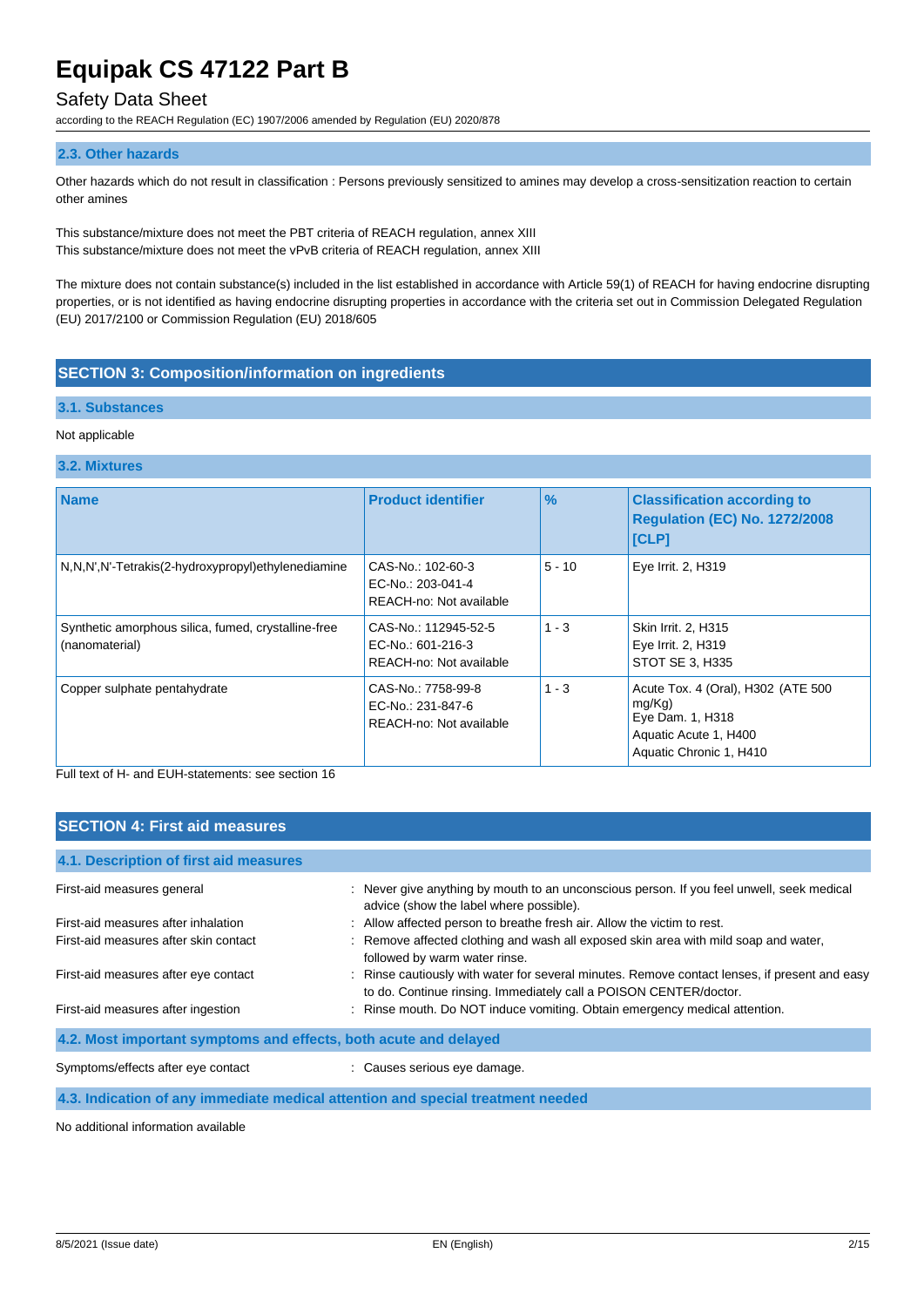## Safety Data Sheet

according to the REACH Regulation (EC) 1907/2006 amended by Regulation (EU) 2020/878

| <b>SECTION 5: Firefighting measures</b>                                                |                                                                                                                                                                                                                                                                           |
|----------------------------------------------------------------------------------------|---------------------------------------------------------------------------------------------------------------------------------------------------------------------------------------------------------------------------------------------------------------------------|
| 5.1. Extinguishing media                                                               |                                                                                                                                                                                                                                                                           |
| Suitable extinguishing media<br>Unsuitable extinguishing media                         | : Foam. Dry powder. Carbon dioxide. Water spray. Sand.<br>Do not use a heavy water stream.                                                                                                                                                                                |
| 5.2. Special hazards arising from the substance or mixture                             |                                                                                                                                                                                                                                                                           |
| No additional information available                                                    |                                                                                                                                                                                                                                                                           |
| 5.3. Advice for firefighters                                                           |                                                                                                                                                                                                                                                                           |
| Firefighting instructions<br>Protective equipment for firefighters                     | : Use water spray or fog for cooling exposed containers. Exercise caution when fighting any<br>chemical fire. Prevent fire fighting water from entering the environment.<br>Do not enter fire area without proper protective equipment, including respiratory protection. |
| <b>SECTION 6: Accidental release measures</b>                                          |                                                                                                                                                                                                                                                                           |
| 6.1. Personal precautions, protective equipment and emergency procedures               |                                                                                                                                                                                                                                                                           |
| 6.1.1. For non-emergency personnel<br><b>Emergency procedures</b>                      | : Evacuate unnecessary personnel.                                                                                                                                                                                                                                         |
| 6.1.2. For emergency responders<br>Protective equipment<br><b>Emergency procedures</b> | Equip cleanup crew with proper protection.<br>: Ventilate area.                                                                                                                                                                                                           |
| <b>6.2. Environmental precautions</b>                                                  |                                                                                                                                                                                                                                                                           |
|                                                                                        | Prevent entry to sewers and public waters. Notify authorities if liquid enters sewers or public waters. Avoid release to the environment.                                                                                                                                 |

| 6.3. Methods and material for containment and cleaning up |                                                                                                                                                   |  |
|-----------------------------------------------------------|---------------------------------------------------------------------------------------------------------------------------------------------------|--|
| Methods for cleaning up                                   | : Soak up spills with inert solids, such as clay or diatomaceous earth as soon as possible.<br>Collect spillage. Store away from other materials. |  |

### **6.4. Reference to other sections**

See Heading 8. Exposure controls and personal protection.

| <b>SECTION 7: Handling and storage</b>                            |                                                                                                                                                                                                        |  |
|-------------------------------------------------------------------|--------------------------------------------------------------------------------------------------------------------------------------------------------------------------------------------------------|--|
| 7.1. Precautions for safe handling                                |                                                                                                                                                                                                        |  |
| Precautions for safe handling                                     | : Wash hands and other exposed areas with mild soap and water before eating, drinking or<br>smoking and when leaving work. Provide good ventilation in process area to prevent<br>formation of vapour. |  |
| Hygiene measures                                                  | : Wash hands, forearms and face thoroughly after handling.                                                                                                                                             |  |
| 7.2. Conditions for safe storage, including any incompatibilities |                                                                                                                                                                                                        |  |
| Storage conditions                                                | : Keep only in the original container in a cool, well ventilated place away from : Strong<br>oxidizing agents.                                                                                         |  |
| Incompatible products                                             | : Strong oxidizing agents. Strong acids.                                                                                                                                                               |  |
| 7.3. Specific end use(s)                                          |                                                                                                                                                                                                        |  |

No additional information available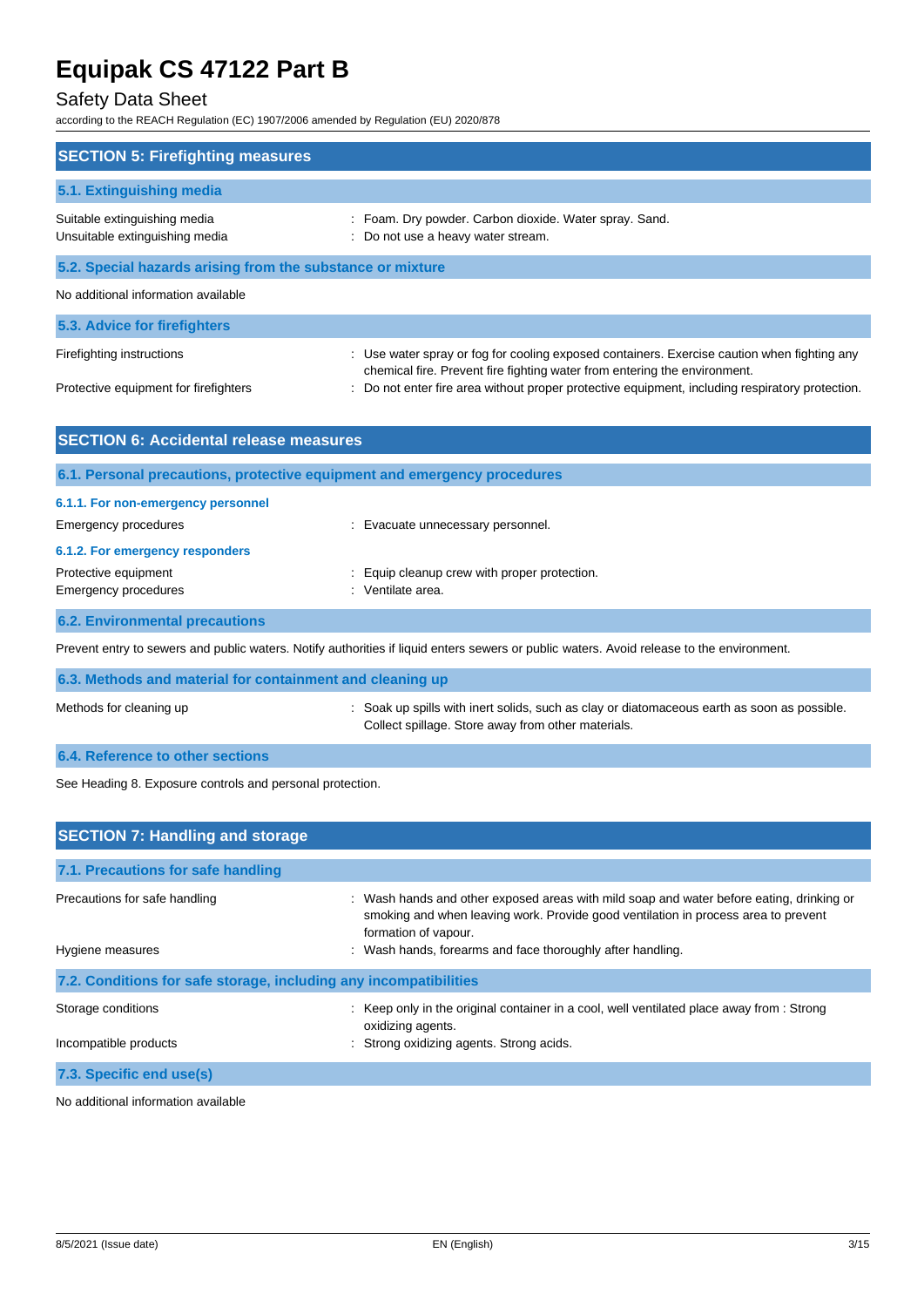# Safety Data Sheet

| <b>SECTION 8: Exposure controls/personal protection</b>          |                                                                                                                                                                                                                                                                                                                                                                                                                                                                                                  |  |
|------------------------------------------------------------------|--------------------------------------------------------------------------------------------------------------------------------------------------------------------------------------------------------------------------------------------------------------------------------------------------------------------------------------------------------------------------------------------------------------------------------------------------------------------------------------------------|--|
| <b>8.1. Control parameters</b>                                   |                                                                                                                                                                                                                                                                                                                                                                                                                                                                                                  |  |
| 8.1.1 National occupational exposure and biological limit values |                                                                                                                                                                                                                                                                                                                                                                                                                                                                                                  |  |
| Copper sulphate pentahydrate (7758-99-8)                         |                                                                                                                                                                                                                                                                                                                                                                                                                                                                                                  |  |
| <b>Finland - Occupational Exposure Limits</b>                    |                                                                                                                                                                                                                                                                                                                                                                                                                                                                                                  |  |
| Local name                                                       | Kupari-(II)-sulfaatti, pentahydraatti                                                                                                                                                                                                                                                                                                                                                                                                                                                            |  |
| HTP (OEL TWA) [1]                                                | 0.02 mg/m <sup>3</sup> Cu, alveolijae                                                                                                                                                                                                                                                                                                                                                                                                                                                            |  |
| Regulatory reference                                             | HTP-ARVOT 2020 (Sosiaali- ja terveysministeriö)                                                                                                                                                                                                                                                                                                                                                                                                                                                  |  |
| <b>Isopropyl Alcohol (67-63-0)</b>                               |                                                                                                                                                                                                                                                                                                                                                                                                                                                                                                  |  |
| <b>Belgium - Occupational Exposure Limits</b>                    |                                                                                                                                                                                                                                                                                                                                                                                                                                                                                                  |  |
| Local name                                                       | Alcool isopropylique # Isopropylalcohol                                                                                                                                                                                                                                                                                                                                                                                                                                                          |  |
| <b>OEL TWA</b>                                                   | 500 mg/m <sup>3</sup>                                                                                                                                                                                                                                                                                                                                                                                                                                                                            |  |
| OEL TWA [ppm]                                                    | 200 ppm                                                                                                                                                                                                                                                                                                                                                                                                                                                                                          |  |
| OEL STEL                                                         | 1000 mg/m <sup>3</sup>                                                                                                                                                                                                                                                                                                                                                                                                                                                                           |  |
| OEL STEL [ppm]                                                   | 400 ppm                                                                                                                                                                                                                                                                                                                                                                                                                                                                                          |  |
| Regulatory reference                                             | Koninklijk besluit/Arrêté royal 19/11/2020                                                                                                                                                                                                                                                                                                                                                                                                                                                       |  |
| <b>Bulgaria - Occupational Exposure Limits</b>                   |                                                                                                                                                                                                                                                                                                                                                                                                                                                                                                  |  |
| Local name                                                       | Изопропилов алкохол                                                                                                                                                                                                                                                                                                                                                                                                                                                                              |  |
| <b>OEL TWA</b>                                                   | 980 mg/m <sup>3</sup>                                                                                                                                                                                                                                                                                                                                                                                                                                                                            |  |
| <b>OEL STEL</b>                                                  | 1225 mg/m <sup>3</sup>                                                                                                                                                                                                                                                                                                                                                                                                                                                                           |  |
| Regulatory reference                                             | Наредба № 13 от 30.12.2003 г. за защита на работещите от рискове, свързани с<br>експозиция на химични агенти при работа (изм. и доп. ДВ. бр.5 от 17 Януари 2020 г.)                                                                                                                                                                                                                                                                                                                              |  |
| <b>Croatia - Occupational Exposure Limits</b>                    |                                                                                                                                                                                                                                                                                                                                                                                                                                                                                                  |  |
| Local name                                                       | Propan-2-ol; izopropil-alkohol; izopropanol                                                                                                                                                                                                                                                                                                                                                                                                                                                      |  |
| GVI (OEL TWA) [1]                                                | 999 mg/m <sup>3</sup>                                                                                                                                                                                                                                                                                                                                                                                                                                                                            |  |
| GVI (OEL TWA) [2]                                                | 400 ppm                                                                                                                                                                                                                                                                                                                                                                                                                                                                                          |  |
| KGVI (OEL STEL)                                                  | 1250 mg/m <sup>3</sup>                                                                                                                                                                                                                                                                                                                                                                                                                                                                           |  |
| KGVI (OEL STEL) [ppm]                                            | 500 ppm                                                                                                                                                                                                                                                                                                                                                                                                                                                                                          |  |
| Regulatory reference                                             | Pravilnik o izmjenama i dopunama Pravilnika o graničnim vrijednostima izloženosti<br>opasnim tvarima pri radu i o biološkim graničnim vrijednostima (NN 1/2021)                                                                                                                                                                                                                                                                                                                                  |  |
| <b>Croatia - Biological limit values</b>                         |                                                                                                                                                                                                                                                                                                                                                                                                                                                                                                  |  |
| Local name                                                       | Propan-2-ol                                                                                                                                                                                                                                                                                                                                                                                                                                                                                      |  |
| <b>BLV</b>                                                       | 50 mg/l Karakteristični pokazatelj: aceton - Biološki uzorak: krv - Vrijeme uzorkovanja: na<br>kraju radne smjene<br>0.86 µmol/l Karakteristični pokazatelj: aceton - Biološki uzorak: krv - Vrijeme uzorkovanja:<br>na kraju radne smjene<br>50 mg/l Karakteristični pokazatelj: aceton - Biološki uzorak: mokraća - Vrijeme<br>uzorkovanja: na kraju radne smjene<br>0.86 µmol/l Karakteristični pokazatelj: aceton - Biološki uzorak: mokraća - Vrijeme<br>uzorkovanja: na kraju radne smjene |  |
| Regulatory reference                                             | Pravilnik o izmjenama i dopunama Pravilnika o graničnim vrijednostima izloženosti<br>opasnim tvarima pri radu i o biološkim graničnim vrijednostima (NN 91/2018)                                                                                                                                                                                                                                                                                                                                 |  |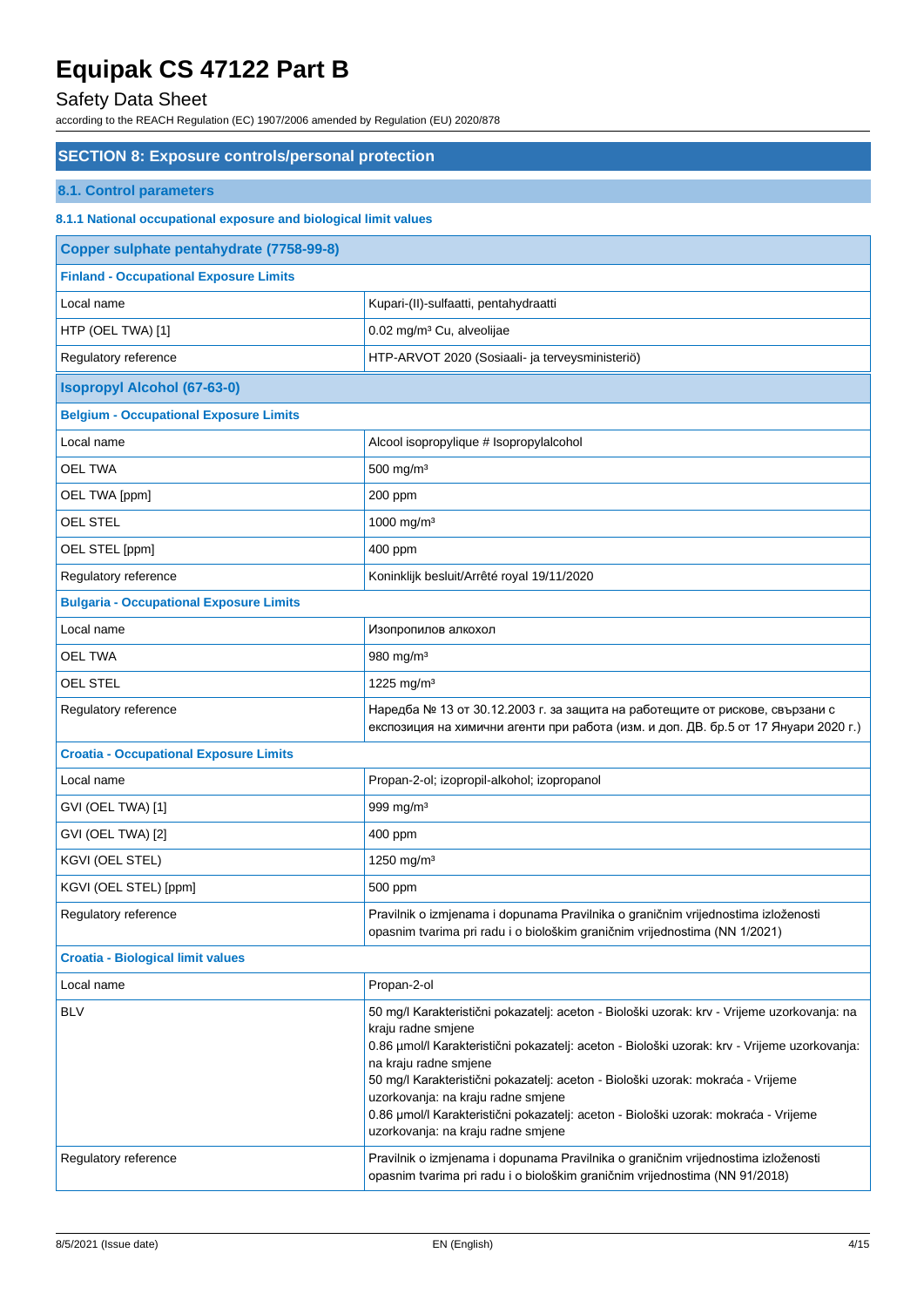# Safety Data Sheet

| <b>Isopropyl Alcohol (67-63-0)</b>                       |                                                                                                                                      |  |
|----------------------------------------------------------|--------------------------------------------------------------------------------------------------------------------------------------|--|
| <b>Czech Republic - Occupational Exposure Limits</b>     |                                                                                                                                      |  |
| Local name                                               | 2-Propanol (Isopropanol; Izopropylalkohol)                                                                                           |  |
| PEL (OEL TWA)                                            | 500 mg/m <sup>3</sup>                                                                                                                |  |
| PEL (OEL TWA) [ppm]                                      | $200$ ppm                                                                                                                            |  |
| NPK-P (OEL C)                                            | 1000 mg/m <sup>3</sup>                                                                                                               |  |
| NPK-P (OEL C) [ppm]                                      | 400 ppm                                                                                                                              |  |
| Regulatory reference                                     | Nařízení vlády č. 361/2007 Sb. (Předpis 195/2021 Sb.)                                                                                |  |
| <b>Denmark - Occupational Exposure Limits</b>            |                                                                                                                                      |  |
| Local name                                               | Isopropylalkohol (Isopropanol; 2-Propanol; sec-Propylalkohol)                                                                        |  |
| OEL TWA [1]                                              | 490 mg/m <sup>3</sup>                                                                                                                |  |
| OEL TWA [2]                                              | 200 ppm                                                                                                                              |  |
| Regulatory reference                                     | BEK nr 1426 af 28. juni 2021                                                                                                         |  |
| <b>Estonia - Occupational Exposure Limits</b>            |                                                                                                                                      |  |
| Local name                                               | 2-propanool (isopropüülalkohol, isopropanool)                                                                                        |  |
| OEL TWA                                                  | 350 mg/m $3$                                                                                                                         |  |
| OEL TWA [ppm]                                            | 150 ppm                                                                                                                              |  |
| <b>OEL STEL</b>                                          | 600 mg/m <sup>3</sup>                                                                                                                |  |
| OEL STEL [ppm]                                           | 250 ppm                                                                                                                              |  |
| Regulatory reference                                     | Vabariigi Valitsuse 20. märtsi 2001. a määruse nr 105 (RT I, 17.10.2019, 2); Vabariigi<br>Valitsuse 10. märtsi 2019. a määruse nr 84 |  |
| <b>Finland - Occupational Exposure Limits</b>            |                                                                                                                                      |  |
| Local name                                               | 2-Propanoli                                                                                                                          |  |
| HTP (OEL TWA) [1]                                        | 500 mg/m <sup>3</sup>                                                                                                                |  |
| HTP (OEL TWA) [2]                                        | 200 ppm                                                                                                                              |  |
| HTP (OEL STEL)                                           | 620 mg/m <sup>3</sup>                                                                                                                |  |
| HTP (OEL STEL) [ppm]                                     | 250 ppm                                                                                                                              |  |
| Regulatory reference                                     | HTP-ARVOT 2020 (Sosiaali- ja terveysministeriö)                                                                                      |  |
| <b>France - Occupational Exposure Limits</b>             |                                                                                                                                      |  |
| Local name                                               | Alcool isopropylique                                                                                                                 |  |
| VLE (OEL C/STEL)                                         | 980 mg/m <sup>3</sup>                                                                                                                |  |
| VLE (OEL C/STEL) [ppm]                                   | 400 ppm                                                                                                                              |  |
| Remark                                                   | Valeurs recommandées/admises                                                                                                         |  |
| Regulatory reference                                     | Circulaire du Ministère du travail (réf.: INRS ED 984, 2016)                                                                         |  |
| <b>Germany - Occupational Exposure Limits (TRGS 900)</b> |                                                                                                                                      |  |
| Local name                                               | Propan-2-ol                                                                                                                          |  |
| AGW (OEL TWA) [1]                                        | 500 mg/m <sup>3</sup>                                                                                                                |  |
| AGW (OEL TWA) [2]                                        | 200 ppm                                                                                                                              |  |
| Peak exposure limitation factor                          | 2(II)                                                                                                                                |  |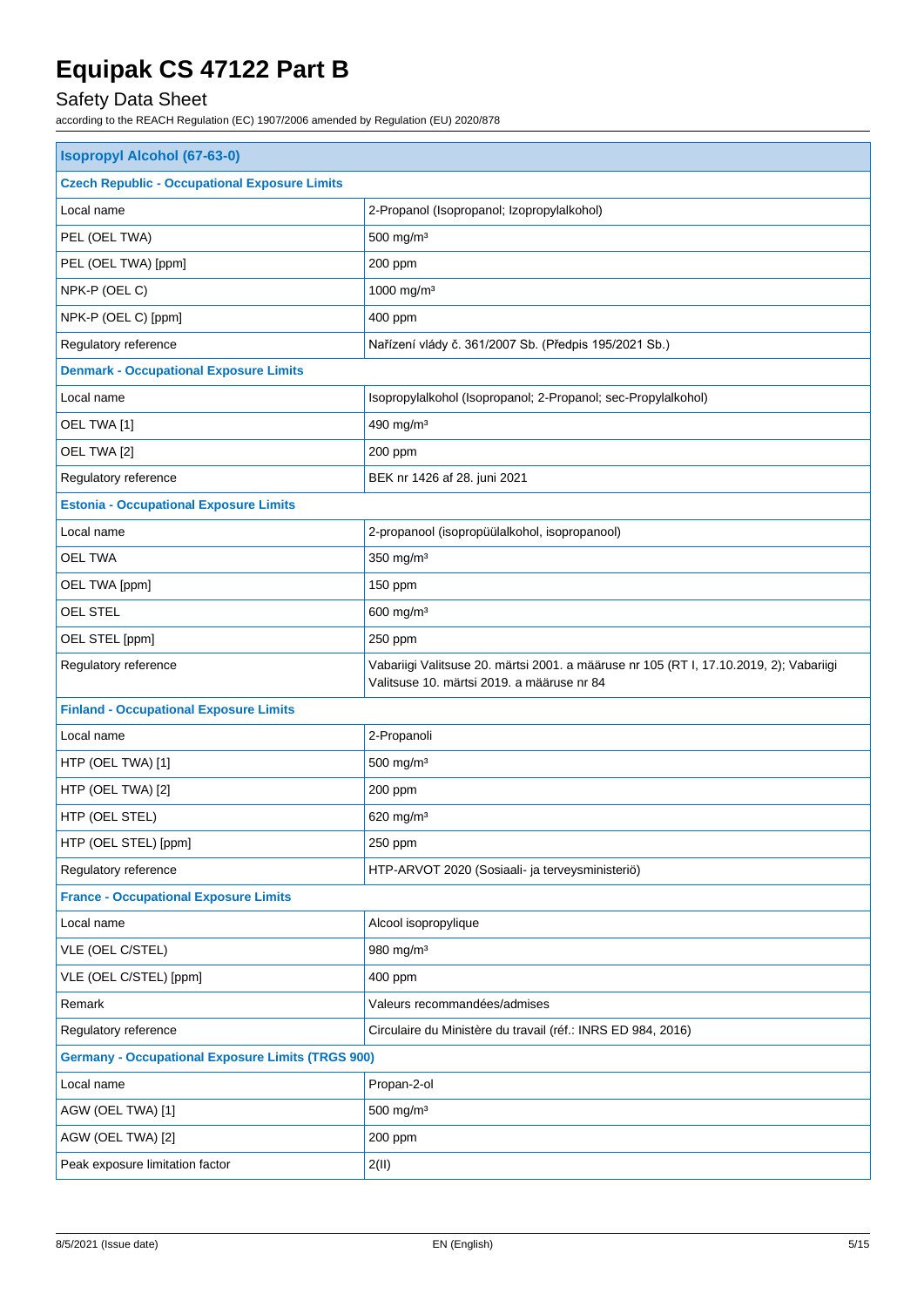# Safety Data Sheet

| <b>Isopropyl Alcohol (67-63-0)</b>                  |                                                                                                                                                                                                                                                                                                                                                     |  |  |
|-----------------------------------------------------|-----------------------------------------------------------------------------------------------------------------------------------------------------------------------------------------------------------------------------------------------------------------------------------------------------------------------------------------------------|--|--|
| Remark                                              | DFG - Senatskommission zur Prüfung gesundheitsschädlicher Arbeitsstoffe der DFG<br>(MAK-Kommission); Y - Ein Risiko der Fruchtschädigung braucht bei Einhaltung des<br>Arbeitsplatzgrenzwertes und des biologischen Grenzwertes (BGW) nicht befürchtet zu<br>werden                                                                                 |  |  |
| Regulatory reference                                | TRGS900                                                                                                                                                                                                                                                                                                                                             |  |  |
| <b>Germany - Biological limit values (TRGS 903)</b> |                                                                                                                                                                                                                                                                                                                                                     |  |  |
| Local name                                          | Propan-2-ol                                                                                                                                                                                                                                                                                                                                         |  |  |
| Biological limit value                              | 25 mg/l Parameter: Aceton - Untersuchungsmaterial: B = Vollblut, U = Urin -<br>Probenahmezeitpunkt: b) Expositionsende, bzw. Schichtende - Festlegung/Begründung:<br>11/2012 DFG<br>25 mg/l Parameter: Aceton - Untersuchungsmaterial: U = Urin - Probenahmezeitpunkt: b)<br>Expositionsende, bzw. Schichtende - Festlegung/Begründung: 11/2012 DFG |  |  |
| Regulatory reference                                | <b>TRGS 903</b>                                                                                                                                                                                                                                                                                                                                     |  |  |
| <b>Greece - Occupational Exposure Limits</b>        |                                                                                                                                                                                                                                                                                                                                                     |  |  |
| Local name                                          | Ισοπροπυλική αλκοόλη                                                                                                                                                                                                                                                                                                                                |  |  |
| <b>OEL TWA</b>                                      | 980 mg/ $m3$                                                                                                                                                                                                                                                                                                                                        |  |  |
| OEL TWA [ppm]                                       | 400 ppm                                                                                                                                                                                                                                                                                                                                             |  |  |
| OEL STEL                                            | 1225 mg/m <sup>3</sup>                                                                                                                                                                                                                                                                                                                              |  |  |
| OEL STEL [ppm]                                      | 500 ppm                                                                                                                                                                                                                                                                                                                                             |  |  |
| Regulatory reference                                | Π.Δ. 90/1999 - Προστασία της υγείας των εργαζομένων που εκτίθενται σε ορισμένους<br>χημικούς παράγοντες κατά τη διάρκεια της εργασίας τους                                                                                                                                                                                                          |  |  |
| <b>Hungary - Occupational Exposure Limits</b>       |                                                                                                                                                                                                                                                                                                                                                     |  |  |
| Local name                                          | IZOPROPIL-ALKOHOL                                                                                                                                                                                                                                                                                                                                   |  |  |
| AK (OEL TWA)                                        | 500 mg/m <sup>3</sup>                                                                                                                                                                                                                                                                                                                               |  |  |
| CK (OEL STEL)                                       | 1000 mg/m <sup>3</sup>                                                                                                                                                                                                                                                                                                                              |  |  |
| Regulatory reference                                | 5/2020. (II. 6.) ITM rendelet - A kémiai kóroki tényezők hatásának kitett munkavállalók<br>egészségének és biztonságának védelméről                                                                                                                                                                                                                 |  |  |
| <b>Hungary - Biological Exposure Indices</b>        |                                                                                                                                                                                                                                                                                                                                                     |  |  |
| Local name                                          | Izopropil-alkohol (2-Propanol)                                                                                                                                                                                                                                                                                                                      |  |  |
| BEI                                                 | 25 mg/l Biológiai expozíciós (hatás) mutató: aceton - Biológiai minta: vizeletben -<br>Mintavétel ideje: m.v. (műszak végén)<br>430 µmol/l Biológiai expozíciós (hatás) mutató: aceton - Biológiai minta: vizeletben -<br>Mintavétel ideje: m.v. (műszak végén)                                                                                     |  |  |
| Remark                                              | A foglalkozási vegyi expozíció esetén ajánlott biológiai expozíciós és hatásmutatók<br>határértékei                                                                                                                                                                                                                                                 |  |  |
| Regulatory reference                                | 5/2020. (II. 6.) ITM rendelet - A kémiai kóroki tényezők hatásának kitett munkavállalók<br>egészségének és biztonságának védelméről                                                                                                                                                                                                                 |  |  |
| <b>Ireland - Occupational Exposure Limits</b>       |                                                                                                                                                                                                                                                                                                                                                     |  |  |
| Local name                                          | Isopropyl alcohol [Propan-2-ol]                                                                                                                                                                                                                                                                                                                     |  |  |
| OEL TWA [2]                                         | $200$ ppm                                                                                                                                                                                                                                                                                                                                           |  |  |
| OEL STEL [ppm]                                      | 400 ppm                                                                                                                                                                                                                                                                                                                                             |  |  |
| Regulatory reference                                | Chemical Agents Code of Practice 2021                                                                                                                                                                                                                                                                                                               |  |  |
| <b>Ireland - Biological limit values</b>            |                                                                                                                                                                                                                                                                                                                                                     |  |  |
| Local name                                          | 2-Propanol                                                                                                                                                                                                                                                                                                                                          |  |  |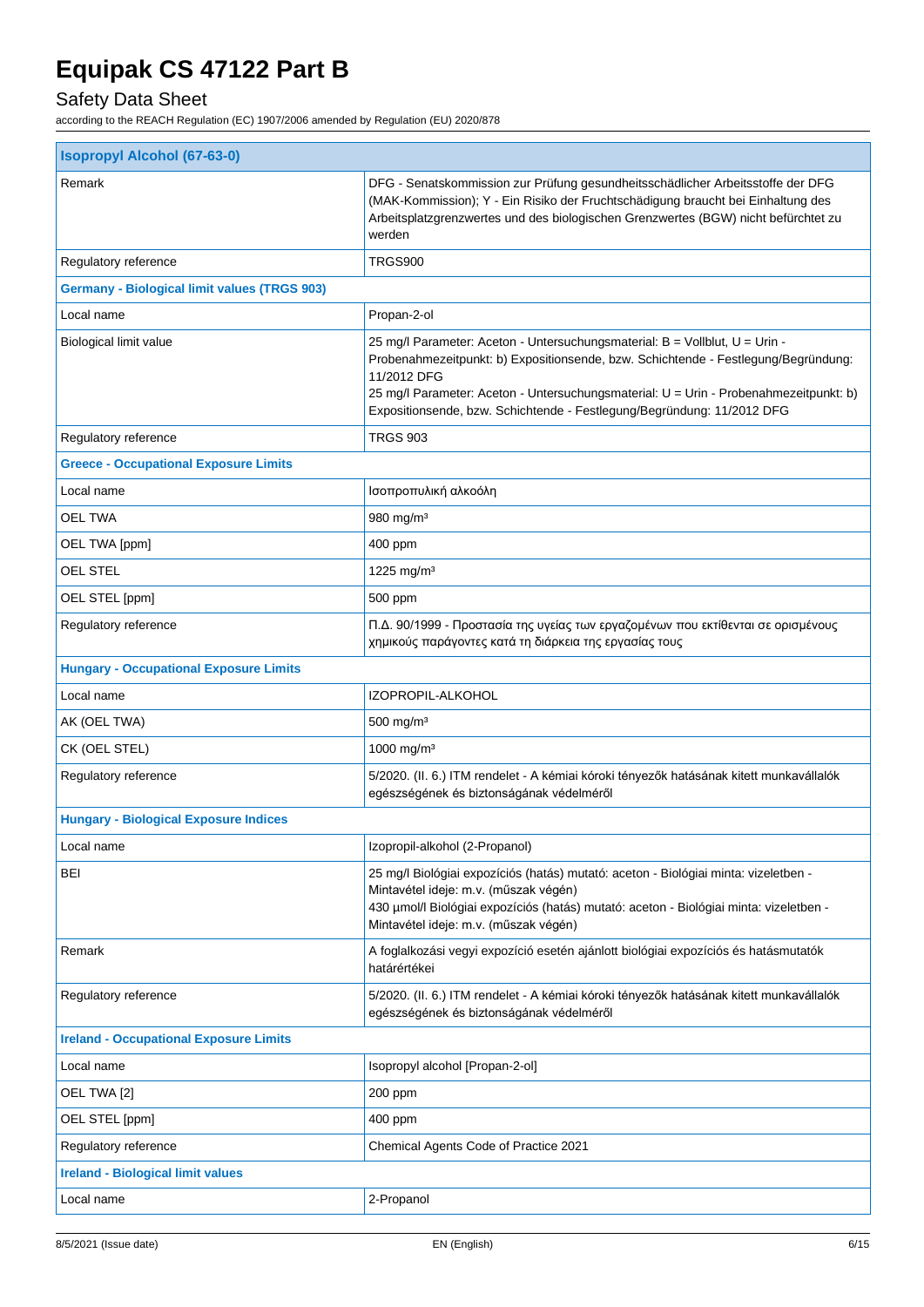# Safety Data Sheet

| <b>Isopropyl Alcohol (67-63-0)</b>              |                                                                                                                                                                 |  |  |
|-------------------------------------------------|-----------------------------------------------------------------------------------------------------------------------------------------------------------------|--|--|
| <b>BLV</b>                                      | 40 mg/l Parameter: acetone - Medium: urine - Sampling time: End of shift at end of<br>workweek - Notations: B (Background), Ns (Non-specific)                   |  |  |
| Regulatory reference                            | Biological Monitoring Guidelines (HSA, 2011)                                                                                                                    |  |  |
| <b>Latvia - Occupational Exposure Limits</b>    |                                                                                                                                                                 |  |  |
| Local name                                      | Izopropanols (2-propanols, izopropilspirts, 1-metil-1-etanols)                                                                                                  |  |  |
| <b>OEL TWA</b>                                  | 350 mg/m <sup>3</sup>                                                                                                                                           |  |  |
| <b>OEL STEL</b>                                 | 600 mg/m <sup>3</sup>                                                                                                                                           |  |  |
| Regulatory reference                            | Ministru kabineta 2007. gada 15. maija noteikumiem Nr. 325 (Grozījumi Ministru kabineta<br>2011. gada 1. februārī noteikumiem Nr. 92)                           |  |  |
| <b>Lithuania - Occupational Exposure Limits</b> |                                                                                                                                                                 |  |  |
| Local name                                      | 2-propanolis (izopropanolis, izopropilo alkoholis)                                                                                                              |  |  |
| IPRV (OEL TWA)                                  | 350 mg/m <sup>3</sup>                                                                                                                                           |  |  |
| IPRV (OEL TWA) [ppm]                            | 150 ppm                                                                                                                                                         |  |  |
| TPRV (OEL STEL)                                 | $600$ mg/m <sup>3</sup>                                                                                                                                         |  |  |
| TPRV (OEL STEL) [ppm]                           | 250 ppm                                                                                                                                                         |  |  |
| Regulatory reference                            | LIETUVOS HIGIENOS NORMA HN 23:2011 (Nr. V-695/A1-272, 2018-06-12)                                                                                               |  |  |
| <b>Poland - Occupational Exposure Limits</b>    |                                                                                                                                                                 |  |  |
| Local name                                      | Propan-2-ol (izopropylowy alkohol)                                                                                                                              |  |  |
| NDS (OEL TWA)                                   | 900 mg/m <sup>3</sup>                                                                                                                                           |  |  |
| NDSCh (OEL STEL)                                | 1200 mg/m <sup>3</sup>                                                                                                                                          |  |  |
| Regulatory reference                            | Dz. U. 2018 poz. 1286                                                                                                                                           |  |  |
| <b>Portugal - Occupational Exposure Limits</b>  |                                                                                                                                                                 |  |  |
| Local name                                      | 2-Propanol (isopropanol ou álcool isopropílico)                                                                                                                 |  |  |
| OEL TWA [ppm]                                   | 200 ppm                                                                                                                                                         |  |  |
| OEL STEL [ppm]                                  | 400 ppm                                                                                                                                                         |  |  |
| Remark                                          | A4 (Agente não classificável como carcinogénico no Homem); IBE (Índice biológico de<br>exposição)                                                               |  |  |
| Regulatory reference                            | Norma Portuguesa NP 1796:2014                                                                                                                                   |  |  |
| <b>Portugal - Biological Exposure Indices</b>   |                                                                                                                                                                 |  |  |
| Local name                                      | 2-Propanol                                                                                                                                                      |  |  |
| BEI                                             | 40 mg/l Parâmetro: Acetona - Meio: urina - Momento da amostragem: Fim do turno no fim<br>da semana de trabalho - Notaçao: Vb (Valor basal), Ne (Não específico) |  |  |
| Regulatory reference                            | Norma Portuguesa NP 1796:2014                                                                                                                                   |  |  |
| <b>Romania - Occupational Exposure Limits</b>   |                                                                                                                                                                 |  |  |
| Local name                                      | Alcool izopropilic/2-Propanol                                                                                                                                   |  |  |
| OEL TWA                                         | 200 mg/m <sup>3</sup>                                                                                                                                           |  |  |
| OEL TWA [ppm]                                   | 81 ppm                                                                                                                                                          |  |  |
| <b>OEL STEL</b>                                 | 500 mg/m <sup>3</sup>                                                                                                                                           |  |  |
| OEL STEL [ppm]                                  | 203 ppm                                                                                                                                                         |  |  |
| Regulatory reference                            | Hotărârea Guvernului nr. 1.218/2006 (Hotărârea nr. 53/2021)                                                                                                     |  |  |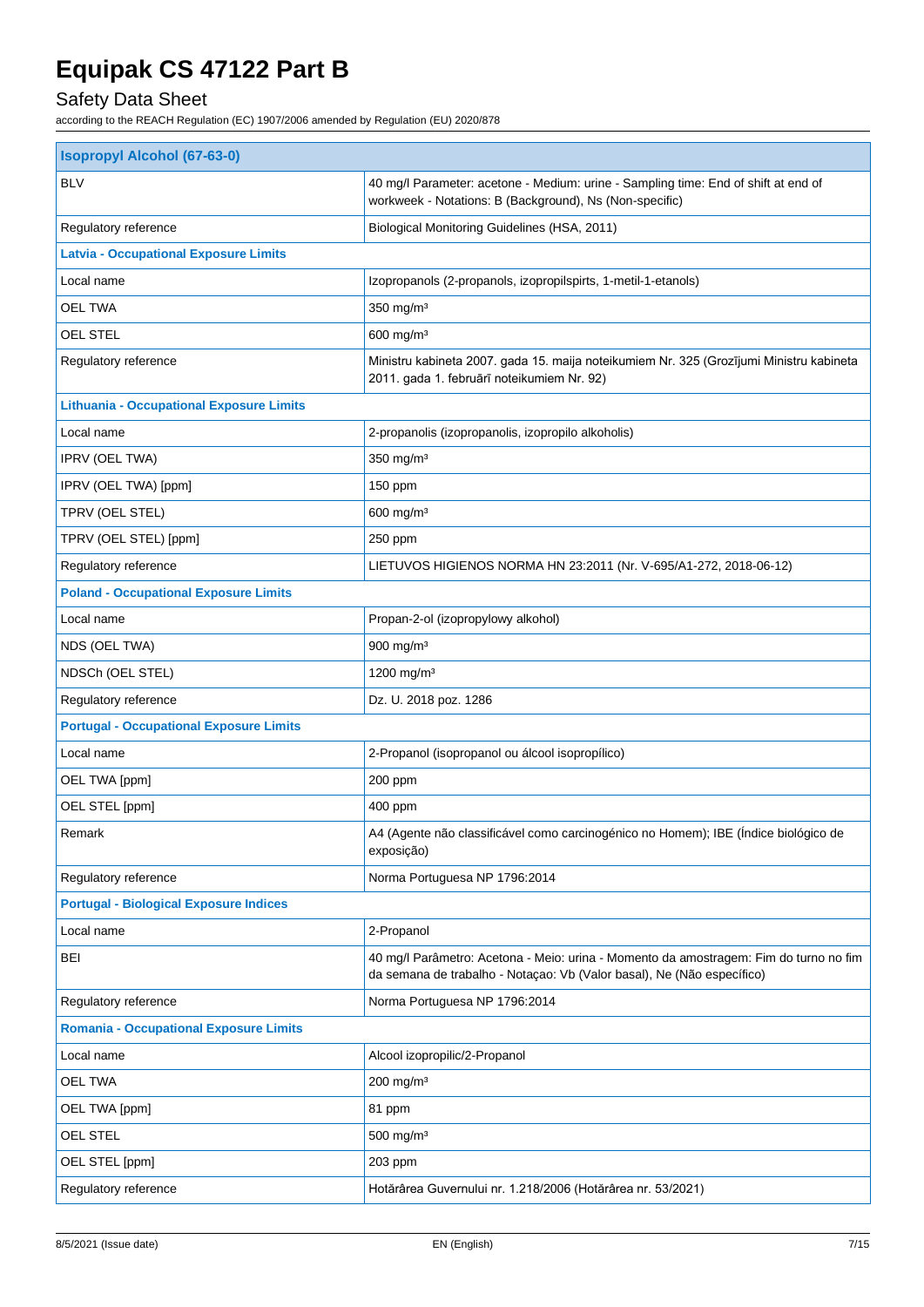# Safety Data Sheet

| <b>Isopropyl Alcohol (67-63-0)</b>             |                                                                                                                                                                                                                                                                                                                                                                                                                                                                                                         |  |
|------------------------------------------------|---------------------------------------------------------------------------------------------------------------------------------------------------------------------------------------------------------------------------------------------------------------------------------------------------------------------------------------------------------------------------------------------------------------------------------------------------------------------------------------------------------|--|
| <b>Romania - Biological limit values</b>       |                                                                                                                                                                                                                                                                                                                                                                                                                                                                                                         |  |
| Local name                                     | Alcool izopropilic                                                                                                                                                                                                                                                                                                                                                                                                                                                                                      |  |
| <b>BLV</b>                                     | 50 mg/l Indicador biologic: Acetonă - Material biologic: urină - Momentul recoltarii: sfârșit<br>de schimb                                                                                                                                                                                                                                                                                                                                                                                              |  |
| Regulatory reference                           | Hotărârea Guvernului nr. 1.218/2006 (Hotărârea nr. 584/2018)                                                                                                                                                                                                                                                                                                                                                                                                                                            |  |
| <b>Slovakia - Occupational Exposure Limits</b> |                                                                                                                                                                                                                                                                                                                                                                                                                                                                                                         |  |
| Local name                                     | Izopropylalkohol (propán-2-ol)                                                                                                                                                                                                                                                                                                                                                                                                                                                                          |  |
| NPHV (OEL TWA) [1]                             | 500 mg/m <sup>3</sup>                                                                                                                                                                                                                                                                                                                                                                                                                                                                                   |  |
| NPHV (OEL TWA) [2]                             | 200 ppm                                                                                                                                                                                                                                                                                                                                                                                                                                                                                                 |  |
| NPHV (OEL STEL)                                | 1000 mg/m <sup>3</sup>                                                                                                                                                                                                                                                                                                                                                                                                                                                                                  |  |
| NPHV (OEL STEL) [ppm]                          | 400 ppm                                                                                                                                                                                                                                                                                                                                                                                                                                                                                                 |  |
| Regulatory reference                           | Nariadenie vlády č. 355/2006 Z. z. (236/2020 Z. z.)                                                                                                                                                                                                                                                                                                                                                                                                                                                     |  |
| <b>Slovenia - Occupational Exposure Limits</b> |                                                                                                                                                                                                                                                                                                                                                                                                                                                                                                         |  |
| Local name                                     | propan-2-ol (izopropilalkohol; izopropanol)                                                                                                                                                                                                                                                                                                                                                                                                                                                             |  |
| OEL TWA                                        | 500 mg/m <sup>3</sup>                                                                                                                                                                                                                                                                                                                                                                                                                                                                                   |  |
| OEL TWA [ppm]                                  | 200 ppm                                                                                                                                                                                                                                                                                                                                                                                                                                                                                                 |  |
| <b>OEL STEL</b>                                | 1000 mg/m <sup>3</sup>                                                                                                                                                                                                                                                                                                                                                                                                                                                                                  |  |
| OEL STEL [ppm]                                 | 400 ppm                                                                                                                                                                                                                                                                                                                                                                                                                                                                                                 |  |
| Remark                                         | Y (Snovi, pri katerih ni nevarnosti za zarodek ob upoštevanju mejnih vrednosti in bat<br>vrednosti), BAT (Biološka mejna vrednost)                                                                                                                                                                                                                                                                                                                                                                      |  |
| Regulatory reference                           | Uradni list RS, št. 72/2021 z dne 11.5.2021                                                                                                                                                                                                                                                                                                                                                                                                                                                             |  |
| Slovenia - Biological limit values             |                                                                                                                                                                                                                                                                                                                                                                                                                                                                                                         |  |
| Local name                                     | 2-propanol                                                                                                                                                                                                                                                                                                                                                                                                                                                                                              |  |
| <b>BLV</b>                                     | 25 mg/l Parameter: aceton - Biološki vzorec: kri - Čas vzorčenja: ob koncu delovne<br>izmene<br>25 mg/l Parameter: aceton - Biološki vzorec: urin - Čas vzorčenja: ob koncu delovne<br>izmene                                                                                                                                                                                                                                                                                                           |  |
| Regulatory reference                           | Uradni list RS, št. 72/2021 z dne 11.5.2021                                                                                                                                                                                                                                                                                                                                                                                                                                                             |  |
| <b>Spain - Occupational Exposure Limits</b>    |                                                                                                                                                                                                                                                                                                                                                                                                                                                                                                         |  |
| Local name                                     | Isopropanol (Alcohol isopropílico)                                                                                                                                                                                                                                                                                                                                                                                                                                                                      |  |
| VLA-ED (OEL TWA) [1]                           | 500 mg/m <sup>3</sup>                                                                                                                                                                                                                                                                                                                                                                                                                                                                                   |  |
| VLA-ED (OEL TWA) [2]                           | 200 ppm                                                                                                                                                                                                                                                                                                                                                                                                                                                                                                 |  |
| VLA-EC (OEL STEL)                              | 1000 mg/m <sup>3</sup>                                                                                                                                                                                                                                                                                                                                                                                                                                                                                  |  |
| VLA-EC (OEL STEL) [ppm]                        | 400 ppm                                                                                                                                                                                                                                                                                                                                                                                                                                                                                                 |  |
| Remark                                         | VLB® (Agente químico que tiene Valor Límite Biológico), s (Esta sustancia tiene prohibida<br>total o parcialmente su comercialización y uso como fitosanitario y/o como biocida. Para<br>una información detallada acerca de las prohibiciones consúltese: Base de datos de<br>productos biocidas: http://www.msssi.gob.es/ciudadanos/productos.do?tipo=plaguicidas<br>Base de datos de productos fitosanitarios<br>http://www.magrama.gob.es/agricultura/pags/fitos/registro/fichas/pdf/Lista_sa.pdf). |  |
| Regulatory reference                           | Límites de Exposición Profesional para Agentes Químicos en España 2021. INSHT                                                                                                                                                                                                                                                                                                                                                                                                                           |  |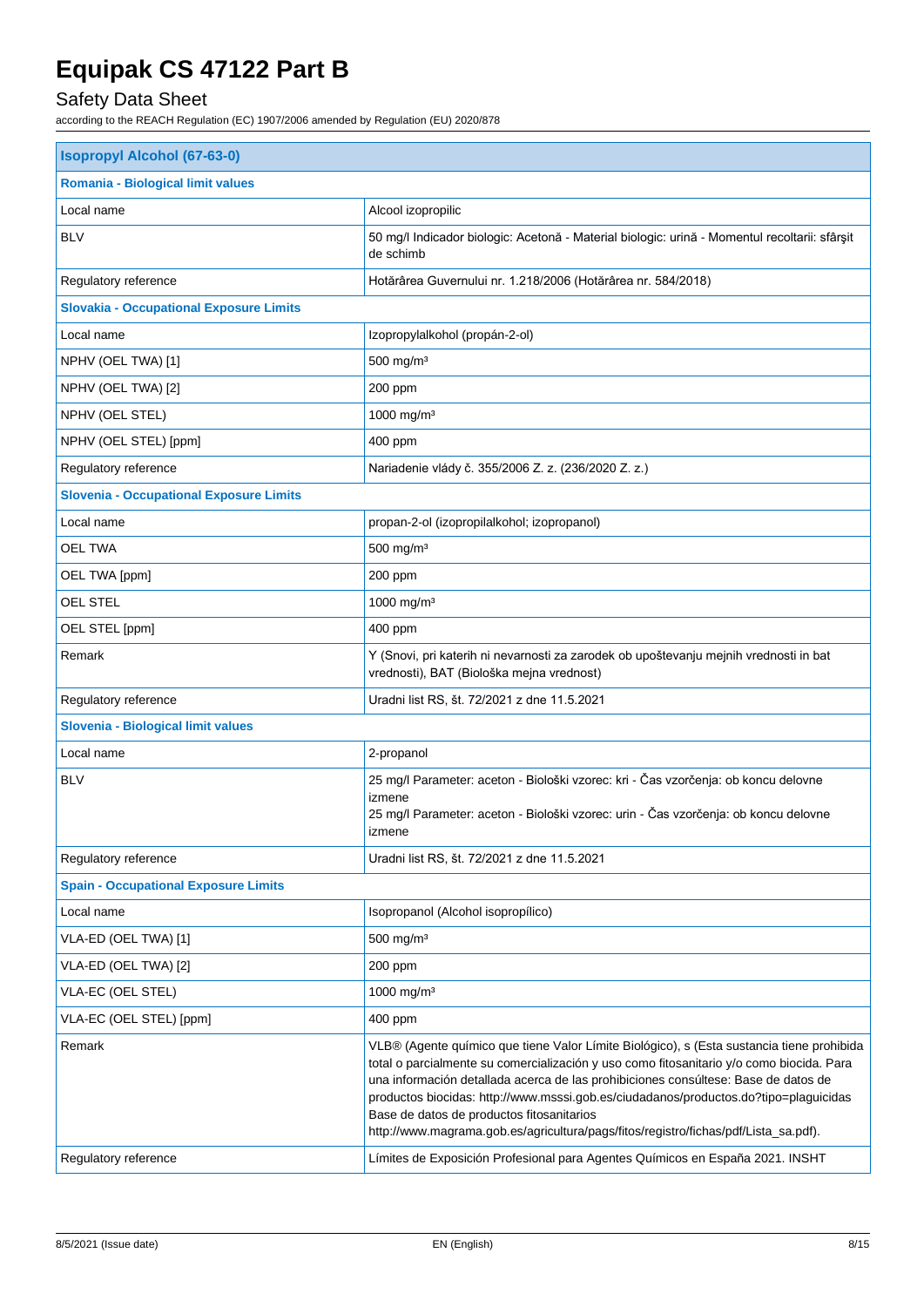## Safety Data Sheet

according to the REACH Regulation (EC) 1907/2006 amended by Regulation (EU) 2020/878

| <b>Isopropyl Alcohol (67-63-0)</b>                   |                                                                                                                                                                                                                                                                                                                                                                                                                                             |  |  |
|------------------------------------------------------|---------------------------------------------------------------------------------------------------------------------------------------------------------------------------------------------------------------------------------------------------------------------------------------------------------------------------------------------------------------------------------------------------------------------------------------------|--|--|
| <b>Spain - Biological limit values</b>               |                                                                                                                                                                                                                                                                                                                                                                                                                                             |  |  |
| Local name                                           | Isopropanol (Alcohol isopropílico)                                                                                                                                                                                                                                                                                                                                                                                                          |  |  |
| <b>BLV</b>                                           | 40 mg/l Parámetro: Acetona - Medio: Orina - Momento de muestreo: Final de la semana<br>laboral - Notas: F (Fondo. El indicador está generalmente presente en cantidades<br>detectables en personas no expuestas laboraboralmente. Estos niveles de fondo están<br>considerados en el valor VLB), I (Significa que el indicador biológico es inespecífico<br>puesto que puede encontrarse después de la exposición a otros agentes químicos) |  |  |
| Regulatory reference                                 | Límites de Exposición Profesional para Agentes Químicos en España 2021. INSHT                                                                                                                                                                                                                                                                                                                                                               |  |  |
| <b>Sweden - Occupational Exposure Limits</b>         |                                                                                                                                                                                                                                                                                                                                                                                                                                             |  |  |
| Local name                                           | Isopropanol                                                                                                                                                                                                                                                                                                                                                                                                                                 |  |  |
| NGV (OEL TWA)                                        | $350$ mg/m <sup>3</sup>                                                                                                                                                                                                                                                                                                                                                                                                                     |  |  |
| NGV (OEL TWA) [ppm]                                  | 150 ppm                                                                                                                                                                                                                                                                                                                                                                                                                                     |  |  |
| KTV (OEL STEL)                                       | $600$ mg/m <sup>3</sup>                                                                                                                                                                                                                                                                                                                                                                                                                     |  |  |
| KTV (OEL STEL) [ppm]                                 | 250 ppm                                                                                                                                                                                                                                                                                                                                                                                                                                     |  |  |
| Regulatory reference                                 | Hygieniska gränsvärden (AFS 2018:1)                                                                                                                                                                                                                                                                                                                                                                                                         |  |  |
| <b>United Kingdom - Occupational Exposure Limits</b> |                                                                                                                                                                                                                                                                                                                                                                                                                                             |  |  |
| Local name                                           | Propan-2-ol                                                                                                                                                                                                                                                                                                                                                                                                                                 |  |  |
| WEL TWA (OEL TWA) [1]                                | 999 mg/m $3$                                                                                                                                                                                                                                                                                                                                                                                                                                |  |  |
| WEL TWA (OEL TWA) [2]                                | 400 ppm                                                                                                                                                                                                                                                                                                                                                                                                                                     |  |  |
| WEL STEL (OEL STEL)                                  | 1250 mg/m <sup>3</sup>                                                                                                                                                                                                                                                                                                                                                                                                                      |  |  |
| WEL STEL (OEL STEL) [ppm]                            | 500 ppm                                                                                                                                                                                                                                                                                                                                                                                                                                     |  |  |
| Regulatory reference                                 | EH40/2005 (Fourth edition, 2020). HSE                                                                                                                                                                                                                                                                                                                                                                                                       |  |  |
| <b>USA - ACGIH - Occupational Exposure Limits</b>    |                                                                                                                                                                                                                                                                                                                                                                                                                                             |  |  |
| Local name                                           | 2-Propanol                                                                                                                                                                                                                                                                                                                                                                                                                                  |  |  |
| ACGIH OEL TWA [ppm]                                  | 200 ppm                                                                                                                                                                                                                                                                                                                                                                                                                                     |  |  |
| ACGIH OEL STEL [ppm]                                 | 400 ppm                                                                                                                                                                                                                                                                                                                                                                                                                                     |  |  |
| Remark (ACGIH)                                       | TLV® Basis: Eye & URT irr; CNS impair. Notations: A4 (Not classifiable as a Human<br>Carcinogen); BEI                                                                                                                                                                                                                                                                                                                                       |  |  |
| Regulatory reference                                 | ACGIH 2021                                                                                                                                                                                                                                                                                                                                                                                                                                  |  |  |
| <b>USA - ACGIH - Biological Exposure Indices</b>     |                                                                                                                                                                                                                                                                                                                                                                                                                                             |  |  |
| Local name                                           | 2-PROPANOL                                                                                                                                                                                                                                                                                                                                                                                                                                  |  |  |
| <b>BEI</b>                                           | 40 mg/l Parameter: Acetone - Medium: urine - Sampling time: End of shift at end of<br>workweek - Notations: B, Ns                                                                                                                                                                                                                                                                                                                           |  |  |
| Regulatory reference                                 | ACGIH 2021                                                                                                                                                                                                                                                                                                                                                                                                                                  |  |  |

#### **8.1.2. Recommended monitoring procedures**

No additional information available

#### **8.1.3. Air contaminants formed**

No additional information available

#### **8.1.4. DNEL and PNEC**

No additional information available

#### **8.1.5. Control banding**

No additional information available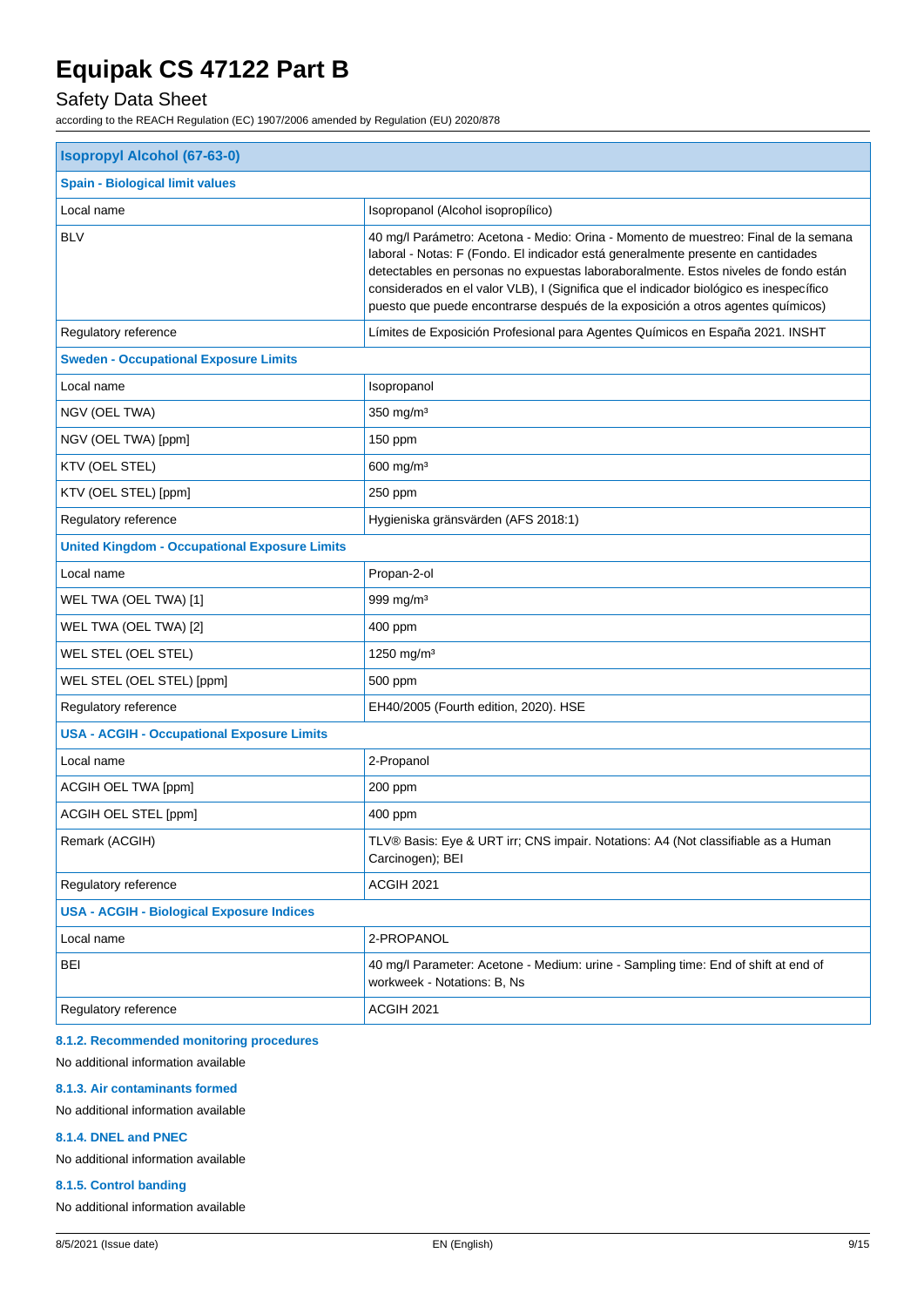### Safety Data Sheet

according to the REACH Regulation (EC) 1907/2006 amended by Regulation (EU) 2020/878

#### **8.2. Exposure controls**

#### **8.2.1. Appropriate engineering controls**

#### No additional information available

#### **8.2.2. Personal protection equipment**

#### **Personal protective equipment:**

#### Safety glasses.

**Personal protective equipment symbol(s):**



#### **8.2.2.1. Eye and face protection**

#### **Eye protection:**

Safety glasses. Wear eye glasses with side protection according to EN 166.

#### **8.2.2.2. Skin protection**

#### **Skin and body protection:**

Long-sleeved apron/clothing with liquid tight type 3, protective against liquid chemicals (tested EN 14605)

#### **Hand protection:**

Protective gloves. EN 374. Butyl rubber. Break through time: ≥ 480 min. Layer thickness : >1,1 mm.

#### **8.2.2.3. Respiratory protection**

### **Respiratory protection:**

This product should not be used under conditions of poor ventilation unless a protective mask with an appropriate gas filter (i.e. type A1 according to standard EN 14387) is used.

#### **8.2.2.4. Thermal hazards**

No additional information available

### **8.2.3. Environmental exposure controls**

**Other information:**

Do not eat, drink or smoke during use.

### **SECTION 9: Physical and chemical properties**

#### **9.1. Information on basic physical and chemical properties**

| Physical state                                  | : Liquid                 |
|-------------------------------------------------|--------------------------|
| Colour                                          | Not available            |
| Appearance                                      | : Clear. Viscous liquid. |
| Odour                                           | None.                    |
| Odour threshold                                 | Not available            |
| Melting point                                   | : Not available          |
| Freezing point                                  | : Not available          |
| Boiling point                                   | : $>$ 143.3 °C           |
| Flammability                                    | : Non flammable.         |
| <b>Explosive limits</b>                         | Not available            |
| Lower explosive limit (LEL)                     | Not available            |
| Upper explosive limit (UEL)                     | : Not available          |
| Flash point                                     | Not available            |
| Auto-ignition temperature                       | : Not available          |
| Decomposition temperature                       | : Not available          |
| рH                                              | Not available            |
| Viscosity, kinematic                            | Not available            |
| Viscosity, dynamic                              | : 800 – 1200 mPa·s       |
| Solubility                                      | Not available            |
| Partition coefficient n-octanol/water (Log Kow) | Not available            |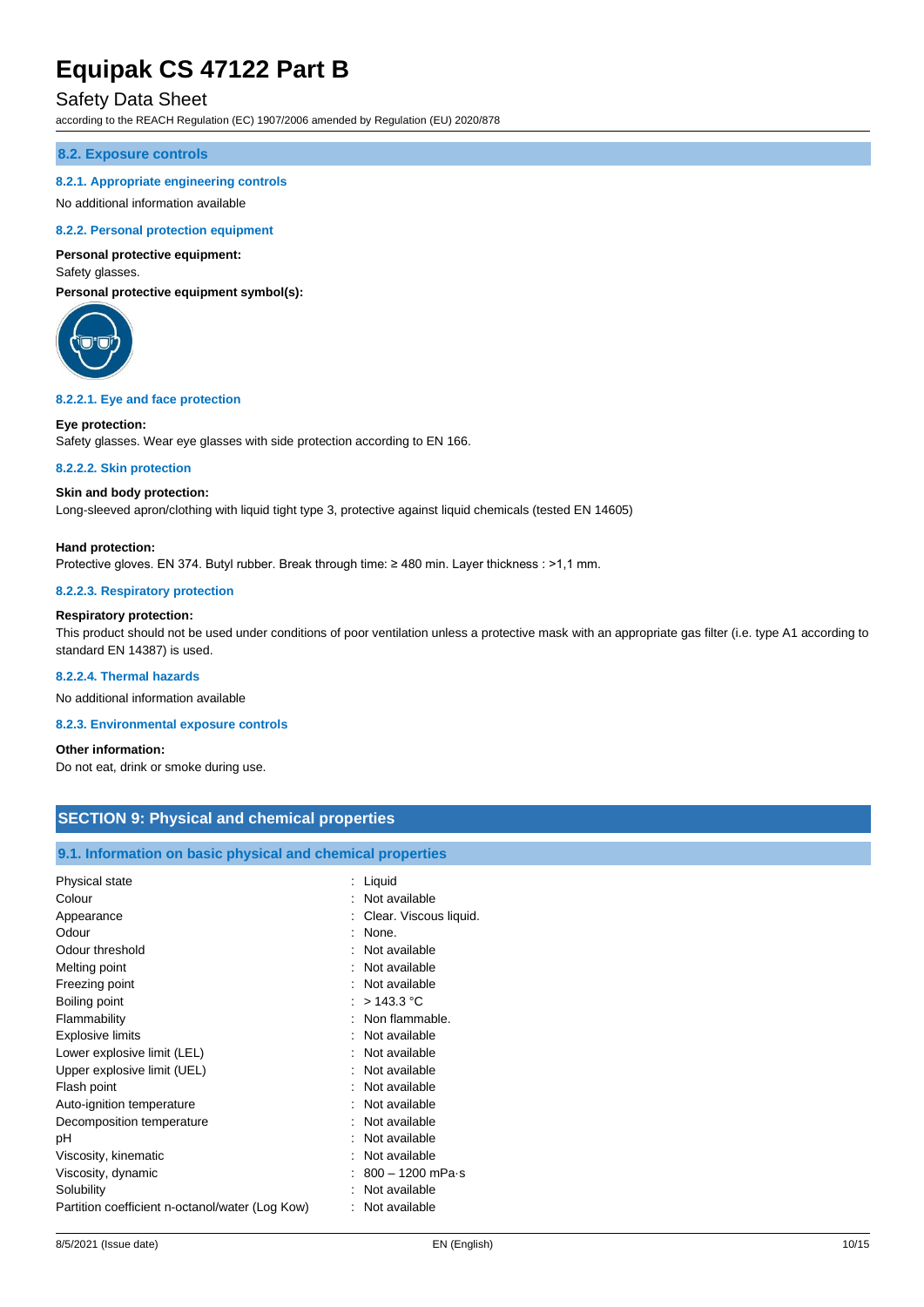### Safety Data Sheet

according to the REACH Regulation (EC) 1907/2006 amended by Regulation (EU) 2020/878

| : Not available  |
|------------------|
| : Not available  |
| : Not available  |
| : 1.03 $q/cm3$   |
| : > 1            |
| : Not applicable |
| : Not applicable |
| : Not applicable |
| : Not applicable |
| : Not applicable |
| : Not applicable |
| : Not applicable |
| Not applicable   |
|                  |

### **9.2. Other information**

#### **9.2.1. Information with regard to physical hazard classes**

No additional information available

#### **9.2.2. Other safety characteristics**

Relative evaporation rate (water=1)  $\therefore$  < 1

### **SECTION 10: Stability and reactivity**

#### **10.1. Reactivity**

No dangerous reactions known under normal conditions of use.

#### **10.2. Chemical stability**

The product is stable at normal handling and storage conditions.

**10.3. Possibility of hazardous reactions**

### Not established.

**10.4. Conditions to avoid**

None known.

**10.5. Incompatible materials**

Strong acids. Strong oxidizing agents.

**10.6. Hazardous decomposition products**

Aldehydes. Carbon monoxide. Carbon dioxide. Nitrogen oxides.

## **SECTION 11: Toxicological information**

|  |  | 11.1. Information on hazard classes as defined in Regulation (EC) No 1272/2008 |  |
|--|--|--------------------------------------------------------------------------------|--|
|--|--|--------------------------------------------------------------------------------|--|

| Acute toxicity (oral)             | : Not classified                                                   |
|-----------------------------------|--------------------------------------------------------------------|
| Acute toxicity (dermal)           | : Not classified                                                   |
| Acute toxicity (inhalation)       | : Not classified                                                   |
| Skin corrosion/irritation         | : Not classified                                                   |
| Additional information            | : Based on available data, the classification criteria are not met |
| Serious eye damage/irritation     | : Causes serious eye irritation.                                   |
| Respiratory or skin sensitisation | : Not classified                                                   |
| Additional information            | : Based on available data, the classification criteria are not met |
| Germ cell mutagenicity            | : Not classified                                                   |
| Additional information            | : Based on available data, the classification criteria are not met |
| Carcinogenicity                   | : Not classified                                                   |
| Additional information            | : Based on available data, the classification criteria are not met |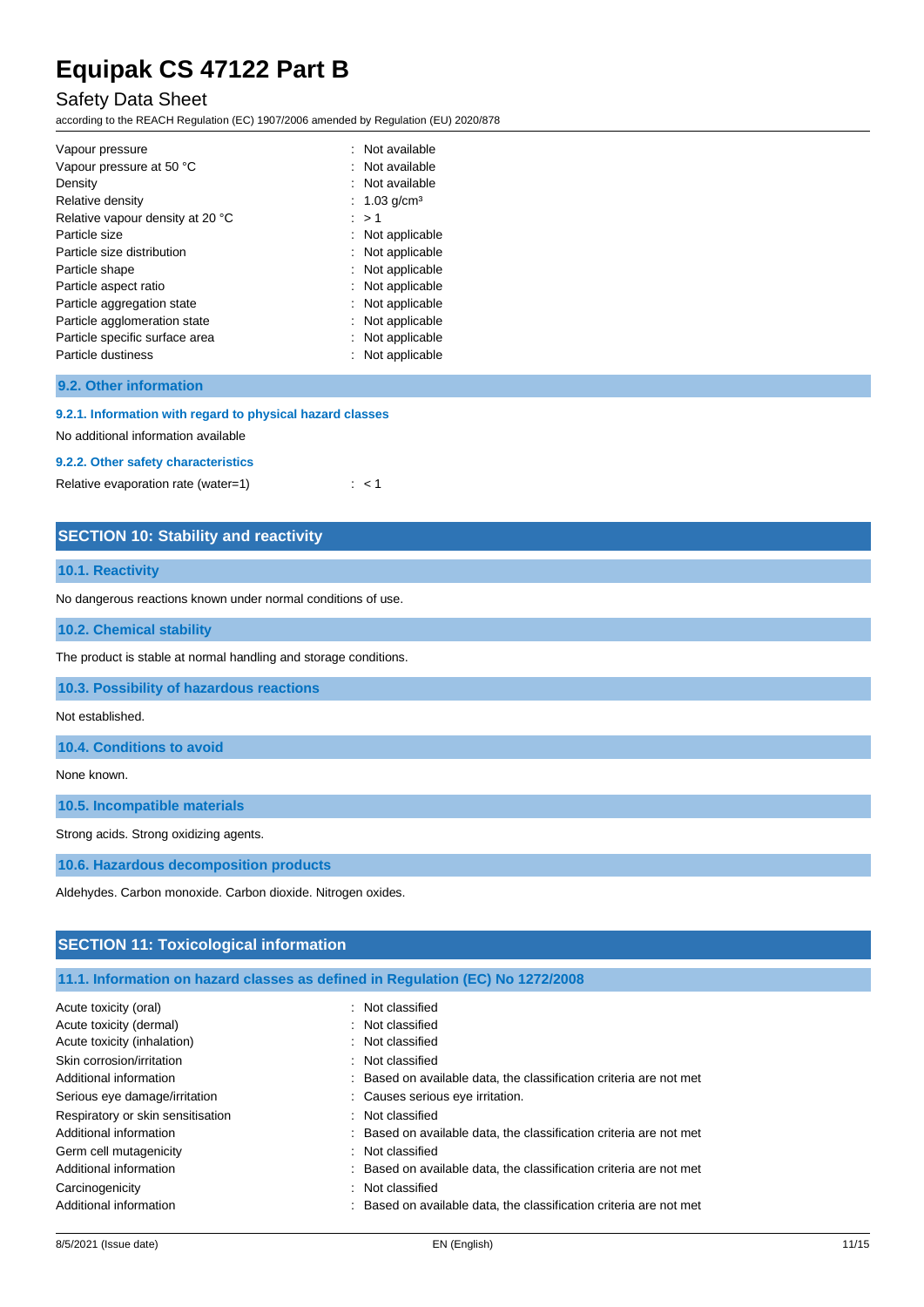## Safety Data Sheet

according to the REACH Regulation (EC) 1907/2006 amended by Regulation (EU) 2020/878

| Reproductive toxicity<br>Additional information<br>STOT-single exposure<br>Additional information<br>Synthetic amorphous silica, fumed, crystalline-free (112945-52-5) | : Not classified<br>: Based on available data, the classification criteria are not met<br>: Not classified<br>Based on available data, the classification criteria are not met |
|------------------------------------------------------------------------------------------------------------------------------------------------------------------------|--------------------------------------------------------------------------------------------------------------------------------------------------------------------------------|
| STOT-single exposure                                                                                                                                                   | May cause respiratory irritation.                                                                                                                                              |
| STOT-repeated exposure<br>Additional information<br>Aspiration hazard<br>Additional information                                                                        | : Not classified<br>Based on available data, the classification criteria are not met<br>: Not classified<br>Based on available data, the classification criteria are not met   |
| 11.2. Information on other hazards                                                                                                                                     |                                                                                                                                                                                |
| 11.2.1. Endocrine disrupting properties<br>No additional information available<br>11.2.2. Other information                                                            |                                                                                                                                                                                |

| Potential Adverse human health effects and | Based on available data, the classification criteria are not met |
|--------------------------------------------|------------------------------------------------------------------|
| symptoms                                   |                                                                  |

| <b>SECTION 12: Ecological information</b>                                                                                                                                  |                                                                                                                              |
|----------------------------------------------------------------------------------------------------------------------------------------------------------------------------|------------------------------------------------------------------------------------------------------------------------------|
| 12.1. Toxicity                                                                                                                                                             |                                                                                                                              |
| Ecology - water<br>Hazardous to the aquatic environment, short-term<br>$\overline{\phantom{a}}$<br>(acute)<br>Hazardous to the aquatic environment, long-term<br>(chronic) | Harmful to aquatic life with long lasting effects.<br>Not classified<br>: Harmful to aquatic life with long lasting effects. |
| 12.2. Persistence and degradability                                                                                                                                        |                                                                                                                              |
| <b>Equipak CS 47122 Part B</b>                                                                                                                                             |                                                                                                                              |
| Persistence and degradability                                                                                                                                              | May cause long-term adverse effects in the environment.                                                                      |
| 12.3. Bioaccumulative potential                                                                                                                                            |                                                                                                                              |
| <b>Equipak CS 47122 Part B</b>                                                                                                                                             |                                                                                                                              |
| Bioaccumulative potential                                                                                                                                                  | Not established.                                                                                                             |
| 12.4. Mobility in soil                                                                                                                                                     |                                                                                                                              |
| No additional information available                                                                                                                                        |                                                                                                                              |
| 12.5. Results of PBT and vPvB assessment                                                                                                                                   |                                                                                                                              |
| No additional information available                                                                                                                                        |                                                                                                                              |
| 12.6. Endocrine disrupting properties                                                                                                                                      |                                                                                                                              |
| No additional information available                                                                                                                                        |                                                                                                                              |
| 12.7. Other adverse effects                                                                                                                                                |                                                                                                                              |

Additional information **interest in the environment** of the environment.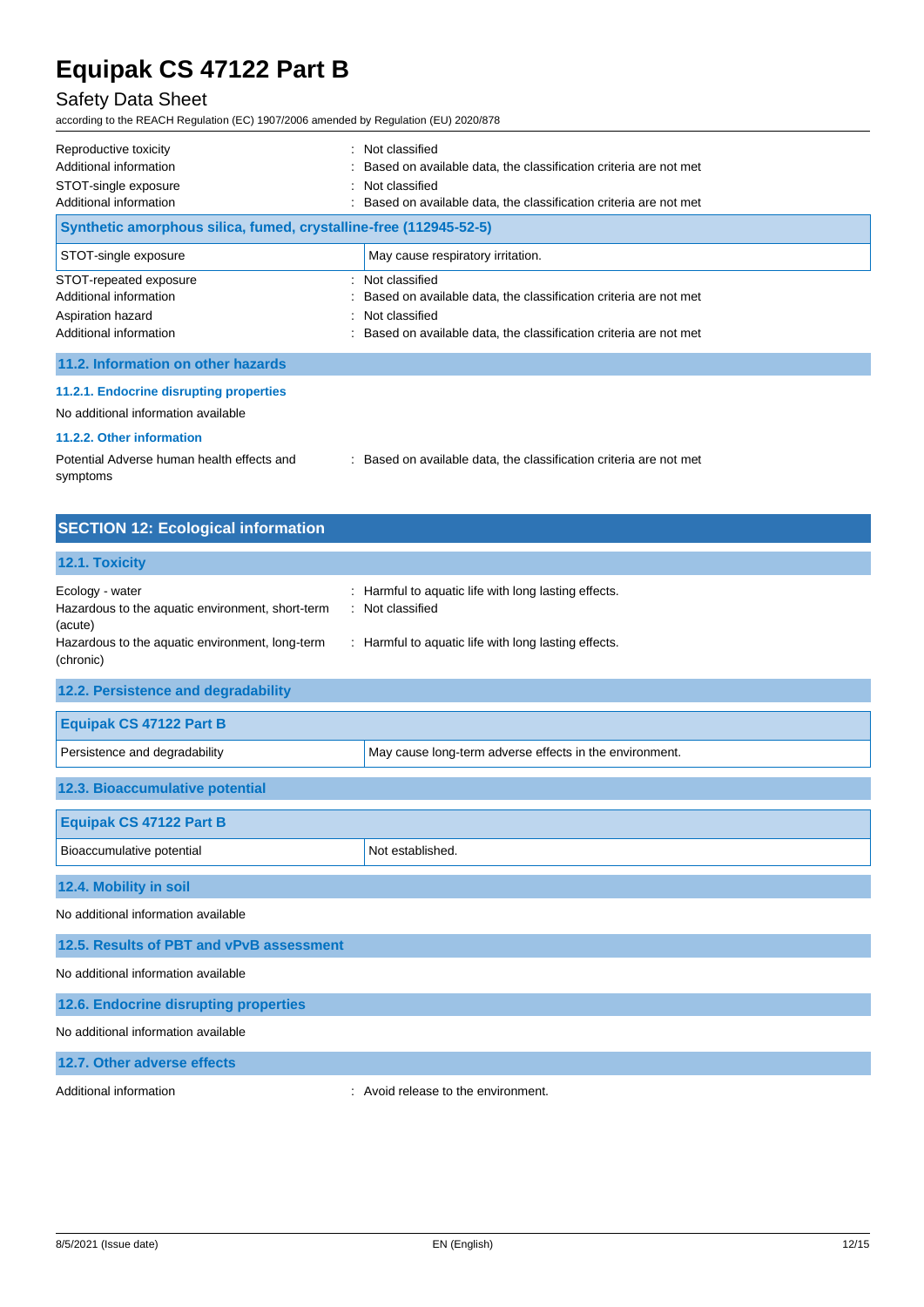## Safety Data Sheet

according to the REACH Regulation (EC) 1907/2006 amended by Regulation (EU) 2020/878

| <b>SECTION 13: Disposal considerations</b> |                                                                                                                                                                                                                                             |
|--------------------------------------------|---------------------------------------------------------------------------------------------------------------------------------------------------------------------------------------------------------------------------------------------|
| 13.1. Waste treatment methods              |                                                                                                                                                                                                                                             |
| Product/Packaging disposal recommendations | : Dispose in a safe manner in accordance with local/national regulations. Dispose of<br>contents/container to hazardous or special waste collection point, in accordance with local,<br>regional, national and/or international regulation. |
| Ecology - waste materials                  | : Avoid release to the environment.                                                                                                                                                                                                         |

### **SECTION 14: Transport information**

| <b>ADR</b>                             | <b>IMDG</b>    | <b>IATA</b>    | <b>ADN</b>     | <b>RID</b>     |
|----------------------------------------|----------------|----------------|----------------|----------------|
| 14.1. UN number or ID number           |                |                |                |                |
| Not applicable                         | Not applicable | Not applicable | Not applicable | Not applicable |
| 14.2. UN proper shipping name          |                |                |                |                |
| Not applicable                         | Not applicable | Not applicable | Not applicable | Not applicable |
| 14.3. Transport hazard class(es)       |                |                |                |                |
| Not applicable                         | Not applicable | Not applicable | Not applicable | Not applicable |
| 14.4. Packing group                    |                |                |                |                |
| Not applicable                         | Not applicable | Not applicable | Not applicable | Not applicable |
| <b>14.5. Environmental hazards</b>     |                |                |                |                |
| Not applicable                         | Not applicable | Not applicable | Not applicable | Not applicable |
| No supplementary information available |                |                |                |                |

**14.6. Special precautions for user**

**Overland transport**

Not applicable

**Transport by sea**

Not applicable

**Air transport**

Not applicable

**Inland waterway transport** Not applicable

**Rail transport** Not applicable

**14.7. Maritime transport in bulk according to IMO instruments**

Not applicable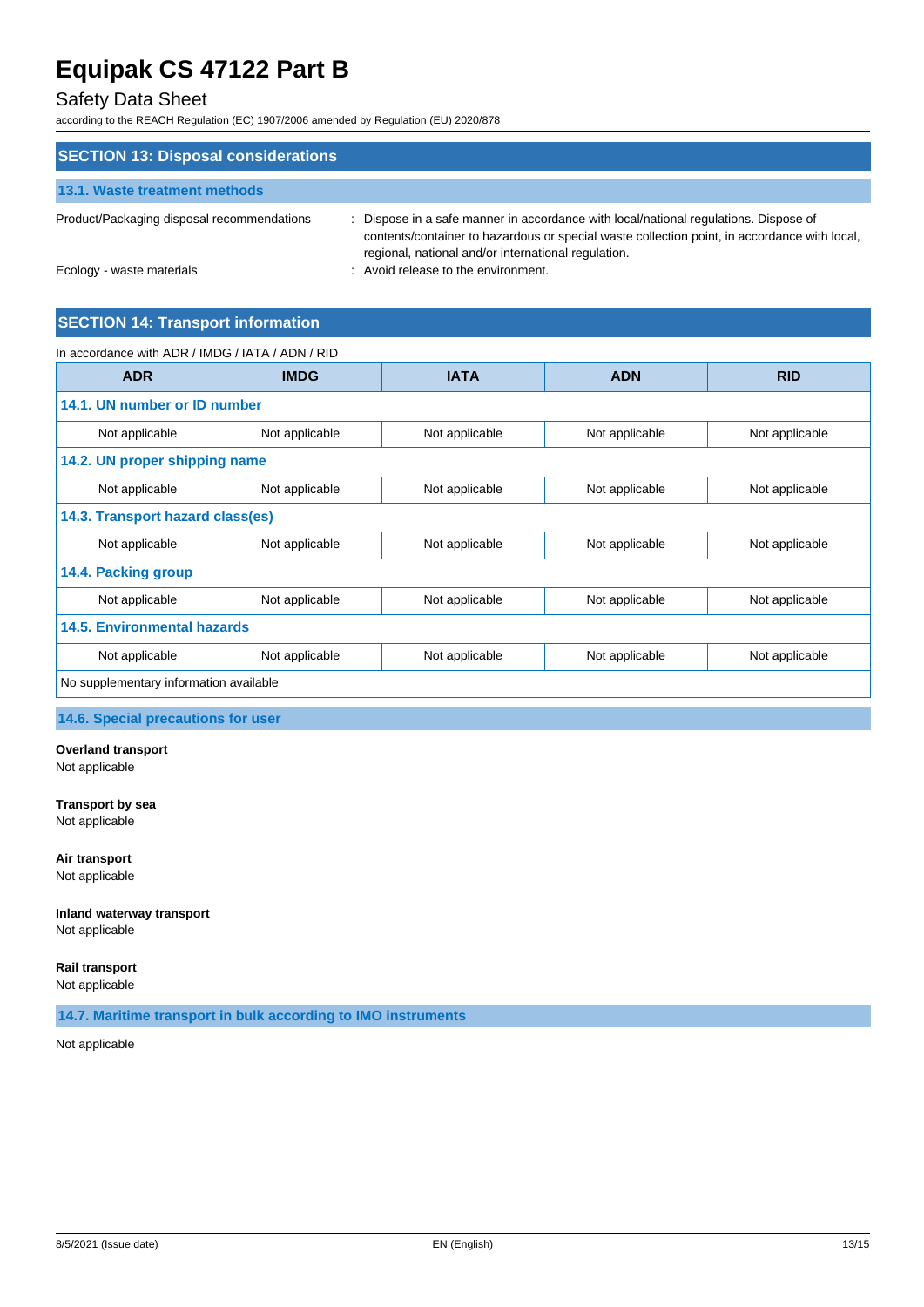### Safety Data Sheet

according to the REACH Regulation (EC) 1907/2006 amended by Regulation (EU) 2020/878

### **SECTION 15: Regulatory information**

**15.1. Safety, health and environmental regulations/legislation specific for the substance or mixture**

#### **15.1.1. EU-Regulations**

| <b>EU restriction list (REACH Annex XVII)</b> |                                                                             |  |
|-----------------------------------------------|-----------------------------------------------------------------------------|--|
| Reference code                                | <b>Applicable on</b>                                                        |  |
| 3(b)                                          | Equipak CS 47122 Part B; N,N,N',N'-Tetrakis(2-hydroxypropyl)ethylenediamine |  |
| 3(c)                                          | Equipak CS 47122 Part B                                                     |  |

Contains no substance on the REACH candidate list

Contains no REACH Annex XIV substances

Contains no substance subject to Regulation (EU) No 649/2012 of the European Parliament and of the Council of 4 July 2012 concerning the export and import of hazardous chemicals.

Contains no substance subject to Regulation (EU) No 2019/1021 of the European Parliament and of the Council of 20 June 2019 on persistent organic pollutants

Contains no substance subject to Regulation (EU) 2019/1148 of the European Parliament and of the Council of 20 June 2019 on the marketing and use of explosives precursors.

#### **15.1.2. National regulations**

#### **Germany**

| <b>Employment restrictions</b>                     | : Observe restrictions according Act on the Protection of Working Mothers (MuSchG)<br>Observe restrictions according Act on the Protection of Young People in Employment<br>(JArbSchG) |
|----------------------------------------------------|----------------------------------------------------------------------------------------------------------------------------------------------------------------------------------------|
| Water hazard class (WGK)                           | : WGK 3, Highly hazardous to water (Classification according to AwSV, Annex 1)                                                                                                         |
| Hazardous Incident Ordinance (12. BImSchV)         | : Is not subject of the Hazardous Incident Ordinance (12. BImSchV)                                                                                                                     |
| <b>Netherlands</b>                                 |                                                                                                                                                                                        |
| SZW-lijst van kankerverwekkende stoffen            | : None of the components are listed                                                                                                                                                    |
| SZW-lijst van mutagene stoffen                     | : None of the components are listed                                                                                                                                                    |
| SZW-lijst van reprotoxische stoffen - Borstvoeding | : None of the components are listed                                                                                                                                                    |
| SZW-lijst van reprotoxische stoffen -              | : None of the components are listed                                                                                                                                                    |
| Vruchtbaarheid                                     |                                                                                                                                                                                        |
| SZW-lijst van reprotoxische stoffen – Ontwikkeling | : None of the components are listed                                                                                                                                                    |
| $\mathbf{A} = \mathbf{A} \mathbf{A}$               |                                                                                                                                                                                        |

**15.2. Chemical safety assessment**

No chemical safety assessment has been carried out

| <b>SECTION 16: Other information</b>       |                                                                                                                                                                                                                                                                                          |  |  |  |
|--------------------------------------------|------------------------------------------------------------------------------------------------------------------------------------------------------------------------------------------------------------------------------------------------------------------------------------------|--|--|--|
| Sources of Key data                        | : REGULATION (EC) No 1272/2008 OF THE EUROPEAN PARLIAMENT AND OF THE<br>COUNCIL of 16 December 2008 on classification, labelling and packaging of substances<br>and mixtures, amending and repealing Directives 67/548/EEC and 1999/45/EC, and<br>amending Regulation (EC) No 1907/2006. |  |  |  |
| Other information                          | : None.                                                                                                                                                                                                                                                                                  |  |  |  |
| <b>Full text of H- and EUH-statements:</b> |                                                                                                                                                                                                                                                                                          |  |  |  |
| Acute Tox. 4 (Oral)                        | Acute toxicity (oral), Category 4                                                                                                                                                                                                                                                        |  |  |  |

| Aquatic Acute 1   | Hazardous to the aquatic environment - Acute Hazard, Category 1   |  |
|-------------------|-------------------------------------------------------------------|--|
| Aquatic Chronic 1 | Hazardous to the aquatic environment — Chronic Hazard, Category 1 |  |
| Eye Dam. 1        | Serious eye damage/eye irritation, Category 1                     |  |
| Eye Irrit. 2      | Serious eye damage/eye irritation, Category 2                     |  |
| H302              | Harmful if swallowed.                                             |  |
| H315              | Causes skin irritation.                                           |  |
| H318              | Causes serious eye damage.                                        |  |